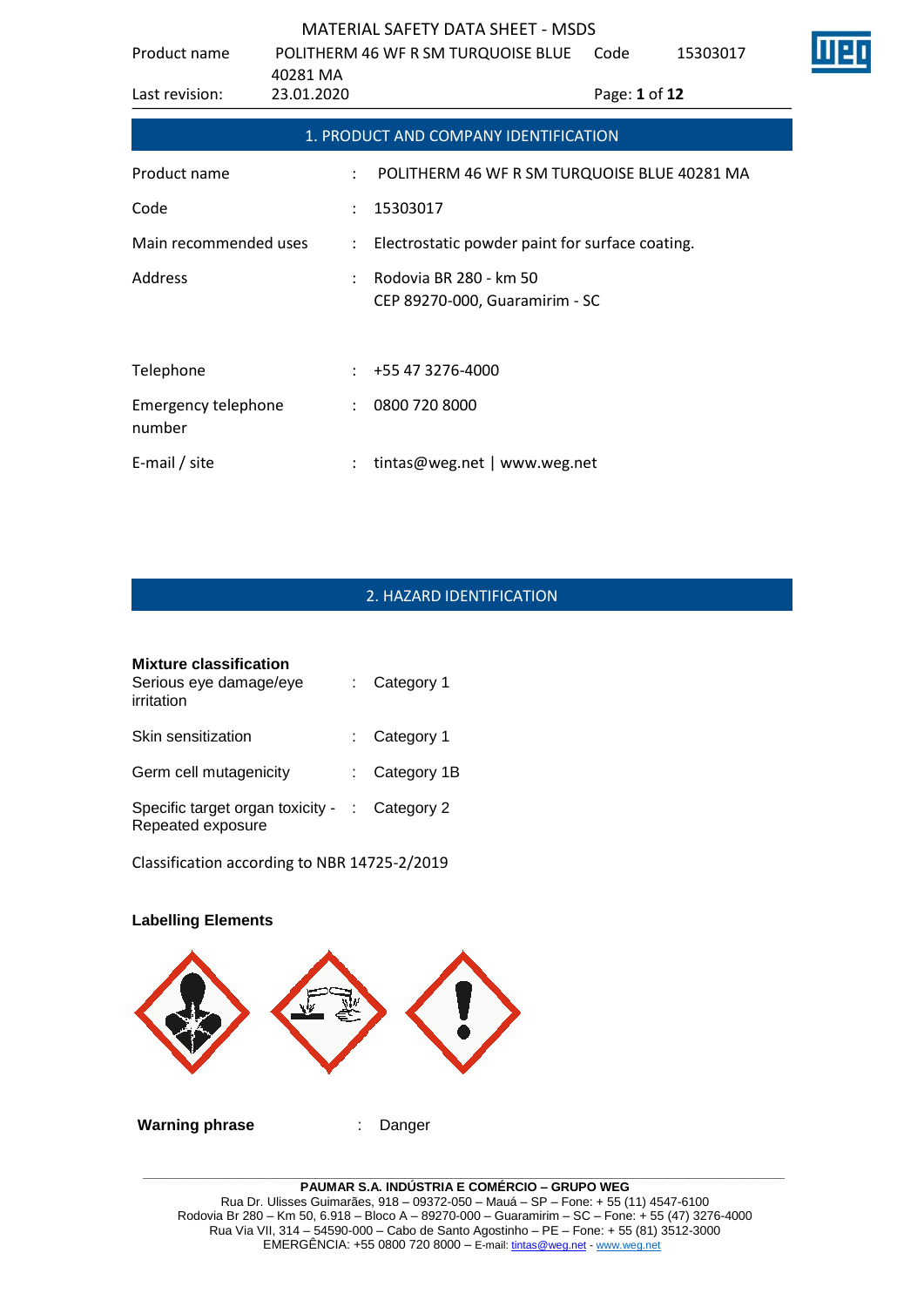| Product name           |                        | POLITHERM 46 WF R SM TURQUOISE BLUE                                                                                                                                                                                         | Code | 15303017                |     |
|------------------------|------------------------|-----------------------------------------------------------------------------------------------------------------------------------------------------------------------------------------------------------------------------|------|-------------------------|-----|
| Last revision:         | 40281 MA<br>23.01.2020 |                                                                                                                                                                                                                             |      | Page: 2 of 12           |     |
| <b>Hazard phrases</b>  | ÷.                     | H318 Causes serious eye damage.<br>H317 May cause an allergic skin reaction.<br>H340 May cause genetic defects.<br>H373 May cause damage to organs through prolonged or<br>repeated exposure.                               |      |                         |     |
| <b>Caution Phrases</b> |                        | <b>Prevention:</b><br>P201 Obtain special instructions before use.                                                                                                                                                          |      |                         |     |
|                        |                        | P202 Do not handle until all safety precautions have been read<br>and understood.                                                                                                                                           |      |                         |     |
|                        |                        | P260 Do not breathe dust/ fume/ gas/ mist/ vapours/ spray.                                                                                                                                                                  |      |                         |     |
|                        |                        | P264 Wash thoroughly after handling.                                                                                                                                                                                        |      |                         |     |
|                        |                        | P271 Use only outdoors or in a well-ventilated area.                                                                                                                                                                        |      |                         |     |
|                        |                        | P272 Contaminated work clothing should not be allowedout of<br>the workplace.                                                                                                                                               |      |                         |     |
|                        |                        | P280 Wear protective gloves/<br>protection/ face protection.                                                                                                                                                                |      | protective<br>clothing/ | eye |
|                        |                        | <b>Reaction:</b><br>P304+P340 IF INHALED: Remove person to fresh air and keep<br>comfortable for breathing.                                                                                                                 |      |                         |     |
|                        |                        | P305+P351+P338 IF IN EYES: Rinse cautiously with water for<br>several minutes. Remove contact lenses if present and easy to<br>do - continue rinsing.                                                                       |      |                         |     |
|                        |                        | P308+P313 IF exposed or concerned: Call a doctor.                                                                                                                                                                           |      |                         |     |
|                        |                        | P310 Immediately call a POISON CENTER/doctor.                                                                                                                                                                               |      |                         |     |
|                        |                        | If skin<br>irritation<br>P333+P313<br>medicaladvice/attention.                                                                                                                                                              |      | or a rash occurs: Get   |     |
|                        |                        | P362+P364 Take off contaminated clothing and wash it before<br>reuse.                                                                                                                                                       |      |                         |     |
|                        |                        | Storage:<br>P405 Store locked up.                                                                                                                                                                                           |      |                         |     |
|                        |                        | Treatmentand disposal of waste:<br>P501 Dispose of contents/container as chapter 13 of the<br>MSDS.                                                                                                                         |      |                         |     |
| Other hazard           |                        | The finely dispersed particles form explosive mixtures in air, in<br>the presence of sparks. Burning forms a thick black smoke.<br>Inhalation of dangerous products of decomposition may cause<br>serious damage to health. |      |                         |     |
|                        |                        |                                                                                                                                                                                                                             |      |                         |     |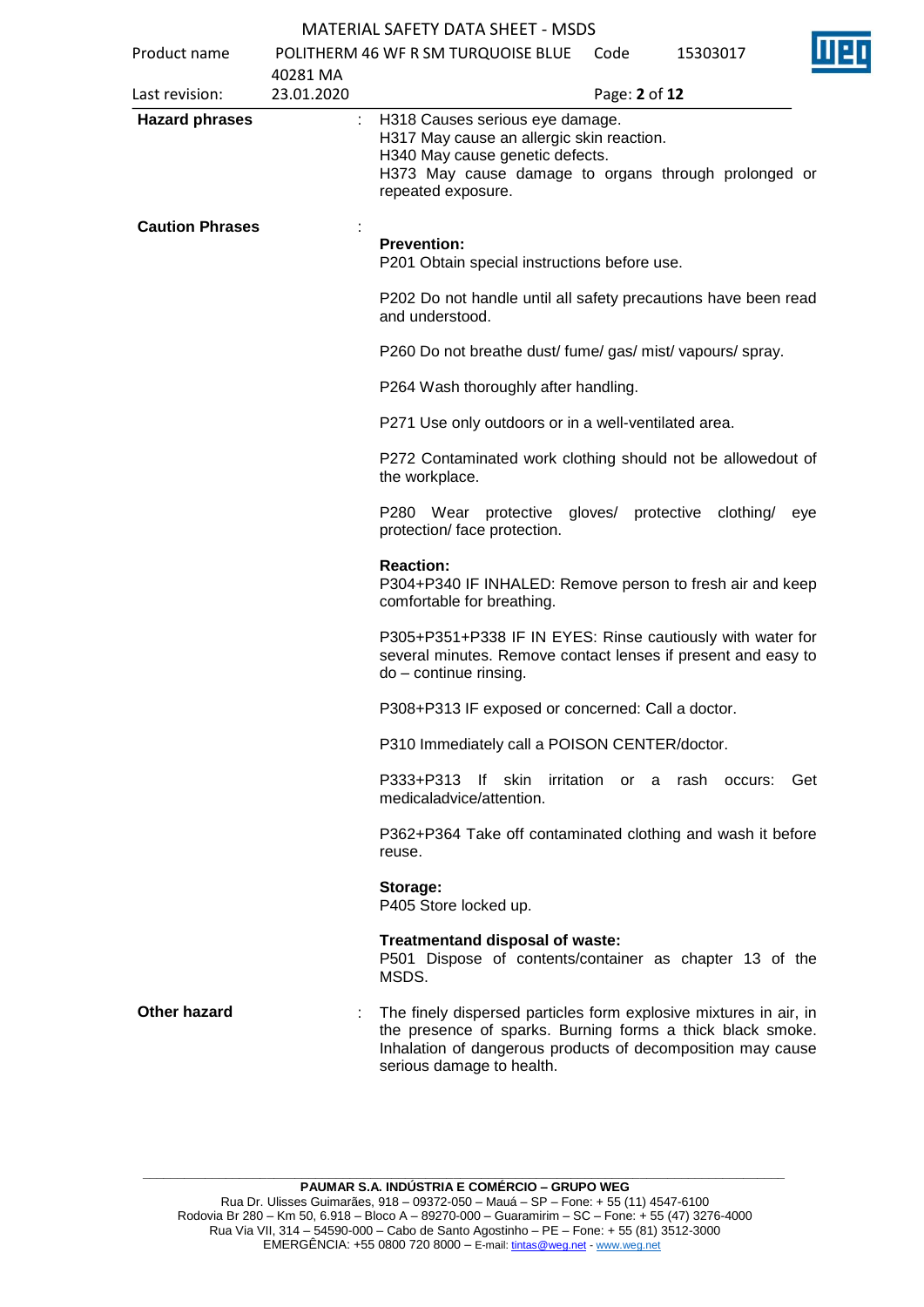| Last revision: | 23.01.2020                          | Page: <b>3</b> of <b>12</b> |          |  |
|----------------|-------------------------------------|-----------------------------|----------|--|
|                | 40281 MA                            |                             |          |  |
| Product name   | POLITHERM 46 WF R SM TURQUOISE BLUE | Code                        | 15303017 |  |

# 3. COMPOSITION AND INFORMATION ABOUT THE INGRENDIENTS

**Product type:** : : : : : Mixture

# **Ingrendients that contribute to danger:**

| Product name                              | CAS No.   | Risck classification                                                                                                                                                                                                                                                                                                                                                         | Concentration [%] |
|-------------------------------------------|-----------|------------------------------------------------------------------------------------------------------------------------------------------------------------------------------------------------------------------------------------------------------------------------------------------------------------------------------------------------------------------------------|-------------------|
| <b>TRIGLYCIDYL</b><br><b>ISOCYANURATE</b> | 2451-62-9 | Acute toxicity Ingestion,<br>Category 3<br>Acute toxicity<br>Inhalation,<br>Category 3<br>Skin sensitization,<br>Category 1<br>Specific target organ<br>toxicity - Repeated<br>exposure,<br>Category 2<br>Hazardous to the<br>aquatic environment -<br>Cronic,<br>Category 3<br>Germ cell mutagenicity<br>Category 1B<br>Serious eye<br>damage/eye irritation,<br>Category 1 | $>= 5 - < 10$     |

# 4. FIRST AID MEASURES

| <b>Inhalation</b>            | : Take the victim to fresh air, keeping them rested and warm. If<br>breathing is irregular or has stopped, apply artificial<br>respiration. Do not give anything orally. Seek medical<br>assistance immediately, bringing the product label whenever<br>possible. |
|------------------------------|-------------------------------------------------------------------------------------------------------------------------------------------------------------------------------------------------------------------------------------------------------------------|
| <b>Contact with the skin</b> | : Remove all contaminated clothing immediately. Wash affected<br>area with plenty of soap and water.                                                                                                                                                              |
| <b>Contact with the eyes</b> | : Remove contact lenses, if wearing any. Flush the eyes with<br>running water for at least 15 minutes, holding the eyelids<br>apart. Seek medical assistance immediately, bringing the<br>product label with you.                                                 |
| Ingestion                    | : Do not provoke vomiting. Consult with a doctor immediately.                                                                                                                                                                                                     |
| Notes for the doctor         | : Treat symptomatically. Do not induce vomiting because of risk<br>of aspiration of gastric contents into the lungs. Gastric lavage<br>is recommended when the patient ingests large quantities of<br>the substance.                                              |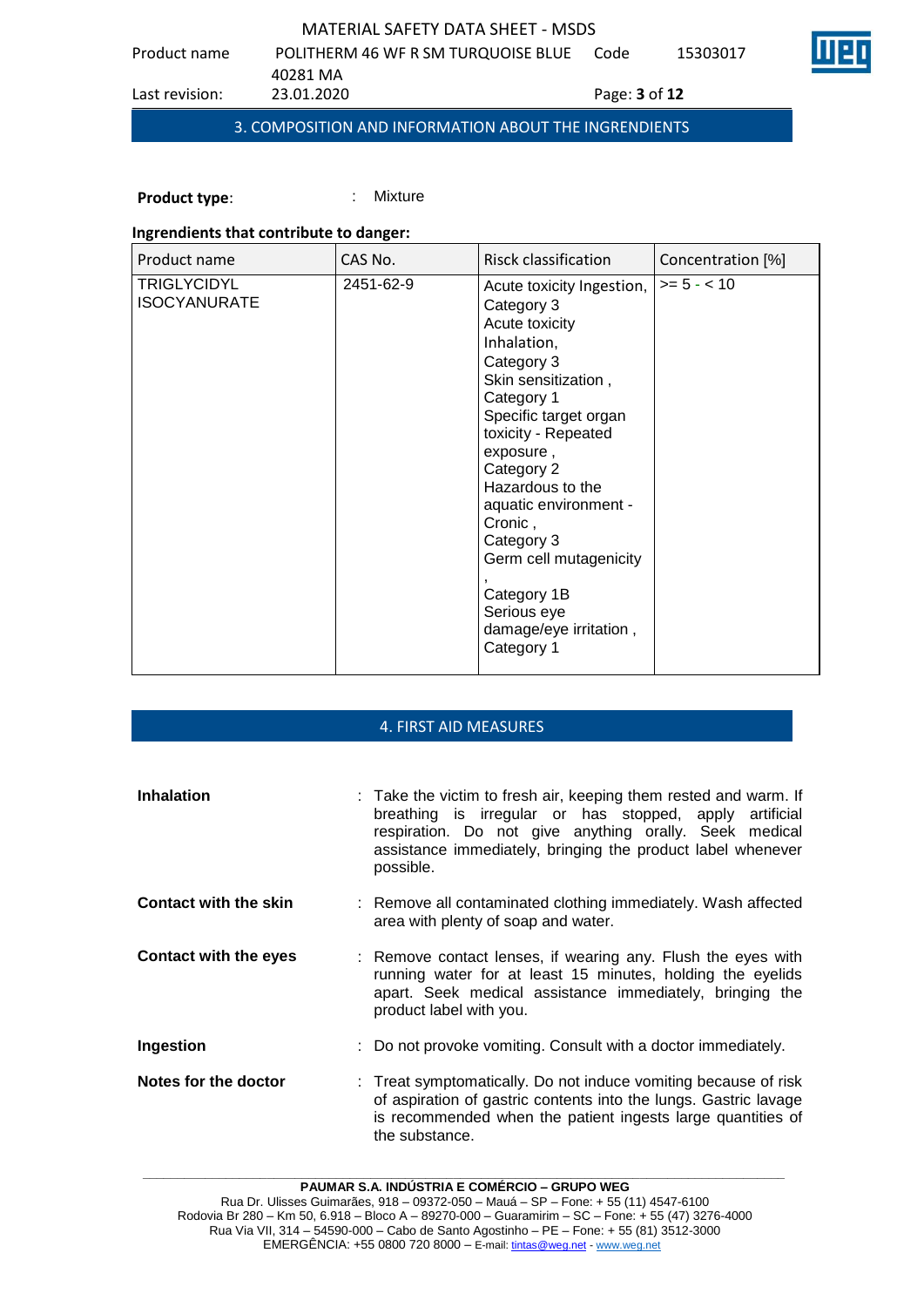Product name POLITHERM 46 WF R SM TURQUOISE BLUE Code 15303017

40281 MA

Last revision: 23.01.2020 Page: **4** of **12**

### 5. FIRE-FIGHTING MEASURES

| <b>Suitable extinguishing</b><br>methods              | $\therefore$ Water in mist form<br>Carbon dioxide (CO2)<br>Foam alcohol resistent<br>Dry chemical powder                                                                                                                                                                                                                                                                                                                                                                               |
|-------------------------------------------------------|----------------------------------------------------------------------------------------------------------------------------------------------------------------------------------------------------------------------------------------------------------------------------------------------------------------------------------------------------------------------------------------------------------------------------------------------------------------------------------------|
| <b>Extinguishing methods not</b><br>÷.<br>recommended | Direct water jet.                                                                                                                                                                                                                                                                                                                                                                                                                                                                      |
| <b>Specific dangers</b>                               | : The finely dispersed particles form explosive mixtures in air, in<br>the presence of sparks. Burning forms a thick black smoke.<br>Inhalation of dangerous products of decomposition may cause<br>serious damage to health.                                                                                                                                                                                                                                                          |
| Protective measures of the<br>fire fighting team.     | : The personnel involved in firefighting should wear self<br>contained breathing apparatus with positive pressure and full<br>protection clothes.                                                                                                                                                                                                                                                                                                                                      |
| <b>Specific methods</b>                               | : Evacuate and isolate the area. Approach from fire with wind at<br>your back. Fight the fire to a secure distance. Remove the<br>packaging of the product from the fire area if this can be made<br>with safety. Chill sideways with water in form of fog all the<br>closed packaging near the fire. Avoid that the resulting water<br>from fire fighting reaches drains or waterways. Use dikes to<br>contain this water and eliminate it according to environmental<br>regulations. |

# 6. SPILL / LEAK CONTROL PROCEDURES

### **Personal precautions, protective equipment and emergency procedures**

| For the emergency service<br>staff                      | : If specialized clothing is needed to combat the leak/spillage,<br>Section 8 should be consulted. All precautions described in<br>the following section must be followed.                                                                                                                                                                                                                                                                                                                                                                                                                                                                                                                                     |
|---------------------------------------------------------|----------------------------------------------------------------------------------------------------------------------------------------------------------------------------------------------------------------------------------------------------------------------------------------------------------------------------------------------------------------------------------------------------------------------------------------------------------------------------------------------------------------------------------------------------------------------------------------------------------------------------------------------------------------------------------------------------------------|
| For staff who are not part<br>of the emergency services | : No action should be taken that may generate danger to<br>people without adequate training and qualifications. Use<br>appropriate personal protective equipment - see section 8.<br>Evacuate surrounding areas. Isolate area and keep onlookers<br>away. Do not touch or walk through spilled material. Eliminate<br>all sources of ignition. Avoid breathing vapor or mist. Provide<br>adequate ventilation if possible. Wear appropriate respiratory<br>mask when ventilation is inadequate. In accordance with<br>characteristics of the location and/or area and in relation to the<br>amount of spilled/leaked product, additional emergency<br>measures may be taken under the supervision of a trained |

**PAUMAR S.A. INDÚSTRIA E COMÉRCIO – GRUPO WEG** Rua Dr. Ulisses Guimarães, 918 – 09372-050 – Mauá – SP – Fone: + 55 (11) 4547-6100 Rodovia Br 280 – Km 50, 6.918 – Bloco A – 89270-000 – Guaramirim – SC – Fone: + 55 (47) 3276-4000 Rua Via VII, 314 – 54590-000 – Cabo de Santo Agostinho – PE – Fone: + 55 (81) 3512-3000 EMERGËNCIA: +55 0800 720 8000 – E-mail[: tintas@weg.net](mailto:tintas@weg.net) - [www.weg.net](http://www.weg.net/)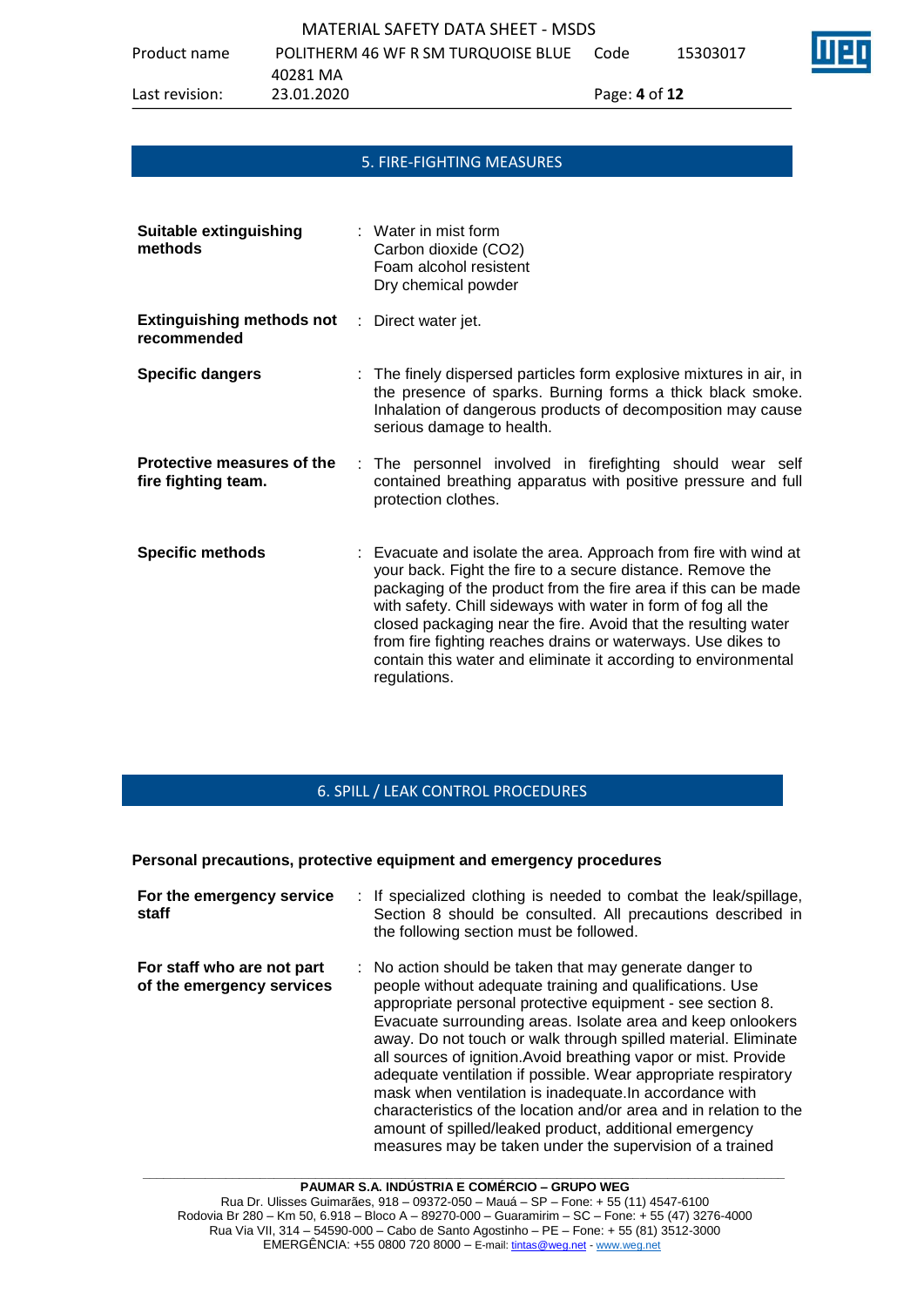|                                  |            | <b>MATERIAL SAFETY DATA SHEET - MSDS</b>                                                                                                                                                                                                                                                                                                                                                                                                                                                                      |               |                      |  |
|----------------------------------|------------|---------------------------------------------------------------------------------------------------------------------------------------------------------------------------------------------------------------------------------------------------------------------------------------------------------------------------------------------------------------------------------------------------------------------------------------------------------------------------------------------------------------|---------------|----------------------|--|
| Product name                     |            | POLITHERM 46 WF R SM TURQUOISE BLUE                                                                                                                                                                                                                                                                                                                                                                                                                                                                           | Code          | 15303017             |  |
|                                  | 40281 MA   |                                                                                                                                                                                                                                                                                                                                                                                                                                                                                                               |               |                      |  |
| Last revision:                   | 23.01.2020 |                                                                                                                                                                                                                                                                                                                                                                                                                                                                                                               | Page: 5 of 12 |                      |  |
|                                  |            | professional.                                                                                                                                                                                                                                                                                                                                                                                                                                                                                                 |               |                      |  |
| <b>Environmental precautions</b> |            | spilled/leaked<br>: Prevent<br>waterways, drains and sewers. Inform the relevant authorities<br>in accordance with current legislation if the product causes<br>environmental damage.                                                                                                                                                                                                                                                                                                                         | product from  | contact<br>withsoil, |  |
|                                  |            | Methods and materials for containment and cleaning                                                                                                                                                                                                                                                                                                                                                                                                                                                            |               |                      |  |
| Large spills / leaks             |            | : Stop the leak if this can be done safely. Cover up spillage in a<br>tarp to prevent the spread by wind or rain. Use antifaiscantes<br>tools and explosion-proof equipment properly grounded to<br>collect the product. Place the material collected in dry, clean<br>and properly identified containers. Cap the container loosened<br>so removing them from the spill site. Avoid formation of dust.<br>Remove the packaging from the spill site. If there is product<br>disposal need refer to chapter 13 |               |                      |  |
| <b>Small spills / leaks</b>      |            | : The collected material can return to the process if you are in<br>favorable conditions. Otherwise should be referred for<br>appropriate disposal.                                                                                                                                                                                                                                                                                                                                                           |               |                      |  |
| <b>Dust control</b>              |            | Consult section 13.                                                                                                                                                                                                                                                                                                                                                                                                                                                                                           |               |                      |  |

# 7. HANDLING AND STORAGE

## **Precautions for safe handling**

| Instructions for safe<br>treatment      | : Avoid contact with eyes, skin and clothes. Do not handle the<br>product before reading and understanding all safety<br>precautions. Do not re-use packaging. Refer to special<br>instructions before use. Avoid inhalation of the powder. Do not<br>eat, drink or smoke during use.                                                                                                                                                                                                                                                                         |
|-----------------------------------------|---------------------------------------------------------------------------------------------------------------------------------------------------------------------------------------------------------------------------------------------------------------------------------------------------------------------------------------------------------------------------------------------------------------------------------------------------------------------------------------------------------------------------------------------------------------|
| <b>Precautions for safe</b><br>handling | : Use individual protective equipment. Environments and areas<br>that will be used for electrostatic spraying of powder paints<br>must provide controlled ventilation. Through controlled<br>ventilation it must be ensured that the air in the inhalation<br>scope is be healthy from a health point of view (see limits in<br>Section 8). Avoid sources of ignition and dust deposition in the<br>environment. Antistatic clothes and shoes are recommended.<br>Emergency showers and eye wash basins must be installed in<br>locations of use and storage. |
| <b>Fire protection</b>                  | : Tools that do not produce sparks should be used. Keep away<br>from heat and sources of ignition.Do not smoke.Avoid<br>accumulation of electrostatic charges. All conductive elements<br>of the system, in contact with the product, must be electrically                                                                                                                                                                                                                                                                                                    |

groundedOnly use in well-ventilated locations, to prevent

accumulation of powder in explosive concentrations.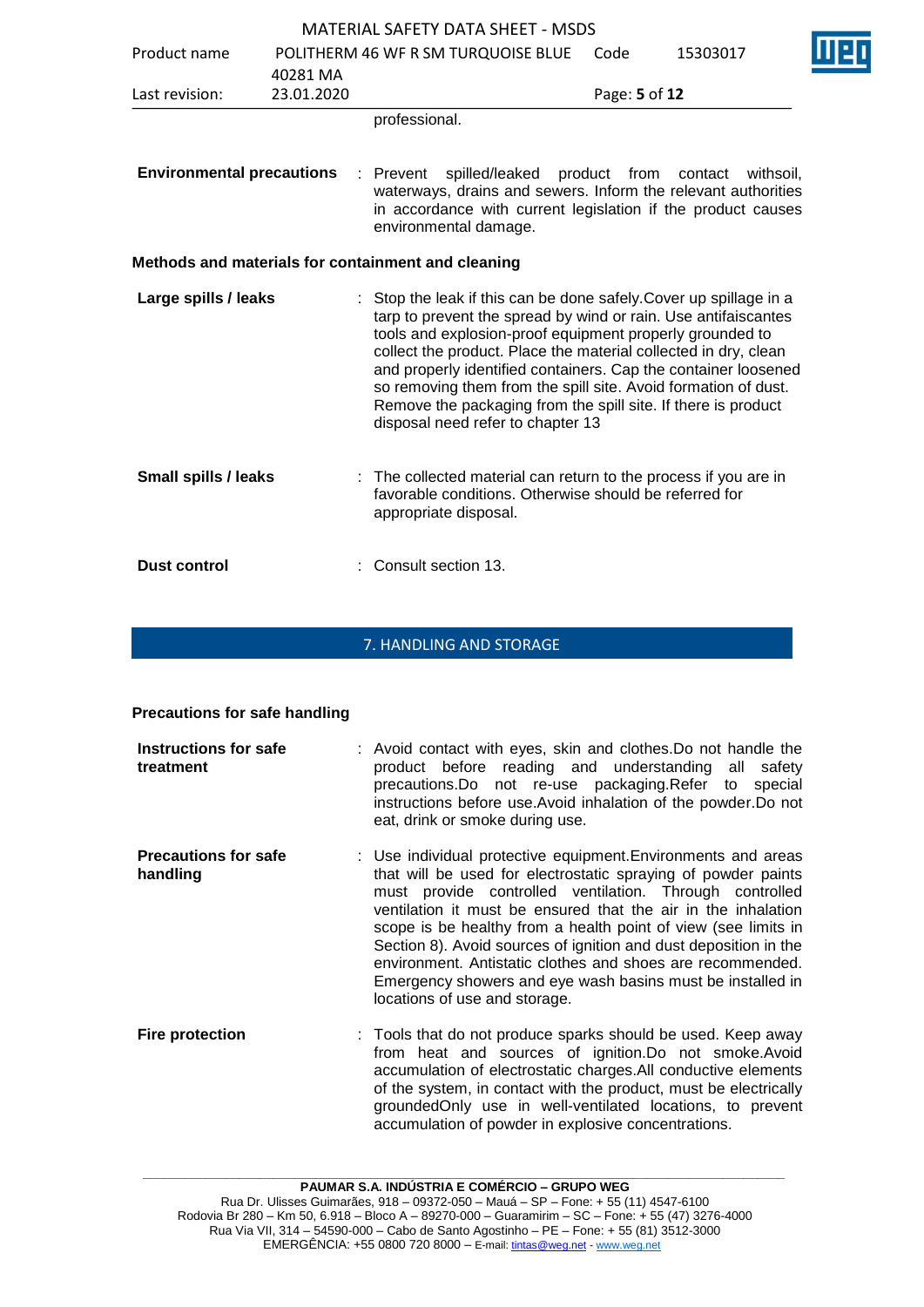|                                           |            | P                                                                                                                                                                                                                                                                                            |               |          |  |
|-------------------------------------------|------------|----------------------------------------------------------------------------------------------------------------------------------------------------------------------------------------------------------------------------------------------------------------------------------------------|---------------|----------|--|
| Product name                              |            | POLITHERM 46 WF R SM TURQUOISE BLUE                                                                                                                                                                                                                                                          | Code          | 15303017 |  |
|                                           | 40281 MA   |                                                                                                                                                                                                                                                                                              |               |          |  |
| Last revision:                            | 23.01.2020 |                                                                                                                                                                                                                                                                                              | Page: 6 of 12 |          |  |
| <b>Storage conditions</b>                 |            |                                                                                                                                                                                                                                                                                              |               |          |  |
| Substances to be avoid                    |            | : Keep away from oxidising agents, strong acid solutions and<br>strong alkaline solutions.                                                                                                                                                                                                   |               |          |  |
| <b>Storage conditions</b>                 |            | : The electrical installation must comply with NEC(National<br>Electrical Code) or IEC (International Electrical Commission)<br>standards and/or those of the ABNT (Brazilian Association of<br>Technical Standards). The floor of the storage area must be<br>impermeable, non-combustible. |               |          |  |
| Appropriate storage<br>conditions         |            | : Store the material in covered, dry, well ventilated and<br>identified areasStore at a temperature below 30°C.Store in a<br>closed container. Keep out of direct sunlight.                                                                                                                  |               |          |  |
| Inappropriate storage<br>conditions       |            | : Exposed to elevated temperatures, sun and rain. Close to<br>oxidizing agents. Close to food. Close to sources of heat and<br>ignition.                                                                                                                                                     |               |          |  |
| <b>Materials to avoid</b>                 |            | : Do not store with explosive materials, flammableand/or toxic<br>gases, oxidizing, corrosive substances, or materials that may<br>generate spontaneous combustion.                                                                                                                          |               |          |  |
| Secure packaging materials                |            |                                                                                                                                                                                                                                                                                              |               |          |  |
| <b>Recommended packaging</b><br>materials | ÷          | Must be stored in plastic bags packed in cardboard boxes.                                                                                                                                                                                                                                    |               |          |  |
| Packaging materials to be<br>avoided      |            | : Glass containers.                                                                                                                                                                                                                                                                          |               |          |  |

## 8. EXPOSURE CONTROL – PERSONAL PROTECTION

The information in this chapter contain general guidelines. Chapter 1 should be consulted for any information on the recommended use of this product in different scenarios of exposure.

| <b>Engineering control</b><br>In case it is not possible, provide exhaustion/ventilation<br>measures<br>enough to keep the concentration of the agents indicated<br>in this section under the limits of tolerance (L.T.),<br>otherwise, use adequate respiratory protection equipment.<br>The engineering controls should keep the concentrations<br>of gas/vapour under the limit of LEL - Lower Explosive<br>Limit (see section 9). Use equipment explosion proof. |  |
|----------------------------------------------------------------------------------------------------------------------------------------------------------------------------------------------------------------------------------------------------------------------------------------------------------------------------------------------------------------------------------------------------------------------------------------------------------------------|--|
|----------------------------------------------------------------------------------------------------------------------------------------------------------------------------------------------------------------------------------------------------------------------------------------------------------------------------------------------------------------------------------------------------------------------------------------------------------------------|--|

**Control parameters**

### **Occupational Exposure Limits**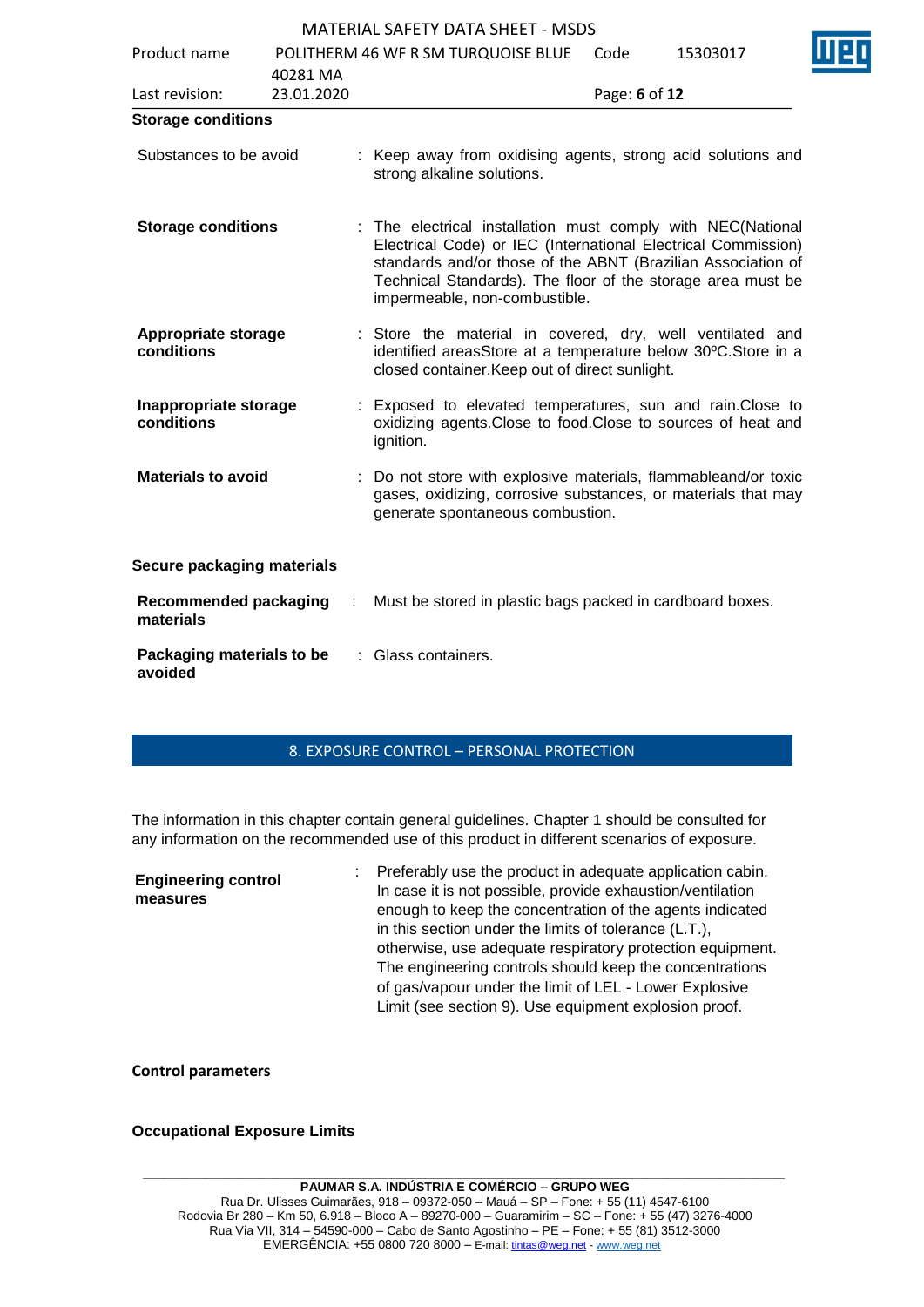| Product name   | POLITHERM 46 WF R SM TURQUOISE BLUE | Code                        | 15303017 |
|----------------|-------------------------------------|-----------------------------|----------|
|                | 40281 MA                            |                             |          |
| Last revision: | 23.01.2020                          | Page: <b>7</b> of <b>12</b> |          |

| Name         | <b>CAS No.</b> | <b>TLV/TWA</b>           | <b>TLV/STEL</b> | <b>TLV/TETO</b> | <b>Source</b> |
|--------------|----------------|--------------------------|-----------------|-----------------|---------------|
| TRIGLYCIDYL  | 2451-62-9      | $0,05 \,\mathrm{mg/m^3}$ |                 |                 | <b>ACGIH</b>  |
| ISOCYANURATE |                |                          |                 |                 |               |

\*PPM - parts of vapour or gas per million of parts of contaminated air

\*\*MG/m<sup>3</sup> - miligrams per cubic meter of air.

### **Personal protective equipment required**

| <b>Respiratory protection</b>   | If the powder is above the tolerance limits (seeengineering<br>control measures, above) a dust mask must be used,<br>suitable for this purpose (P2 particle filter). Occasionally<br>other respiratory protective equipment may be used. |
|---------------------------------|------------------------------------------------------------------------------------------------------------------------------------------------------------------------------------------------------------------------------------------|
| <b>Hand protection</b>          | : Protective creams can be used to protect exposed skin<br>areas together with latex or nitrile gloves (never used after<br>the exposure has occurred).                                                                                  |
| Eye protection                  | Use hermetic goggles to protect against powder spray.                                                                                                                                                                                    |
| <b>Body and skin protection</b> | Antistatic clothes and shoes are recommended.                                                                                                                                                                                            |

# 9. PHYSICAL AND CHEMICAL PROPERTIES

| Form                         |    | Dust                                                       |
|------------------------------|----|------------------------------------------------------------|
| <b>State of matter</b>       | ÷. | Solid                                                      |
| Color                        |    | <b>Blue</b>                                                |
| Odour                        |    | Weak and distinctive                                       |
| <b>Odour limit</b>           |    | Not applicable                                             |
| pH                           |    | Not applicable                                             |
| <b>Melting point</b>         |    | Not applicable                                             |
| <b>Boiling point</b>         |    | Not applicable                                             |
| <b>Evaporation rate</b>      |    | Not applicable                                             |
| <b>Inflammation point</b>    |    | Method: Not applicable                                     |
| <b>Upper explosive limit</b> | ÷. | $70$ g/m <sup>3</sup>                                      |
| Lower explosive limit        | ÷. | 40 g/m <sup>3</sup>                                        |
| Vapor pressure               | ÷  | Not applicable                                             |
| <b>Density</b>               |    | $1,54$ g/cm <sup>3</sup>                                   |
| Solubility(ies)              |    | Insoluble in water, partially soluble in some solvents and |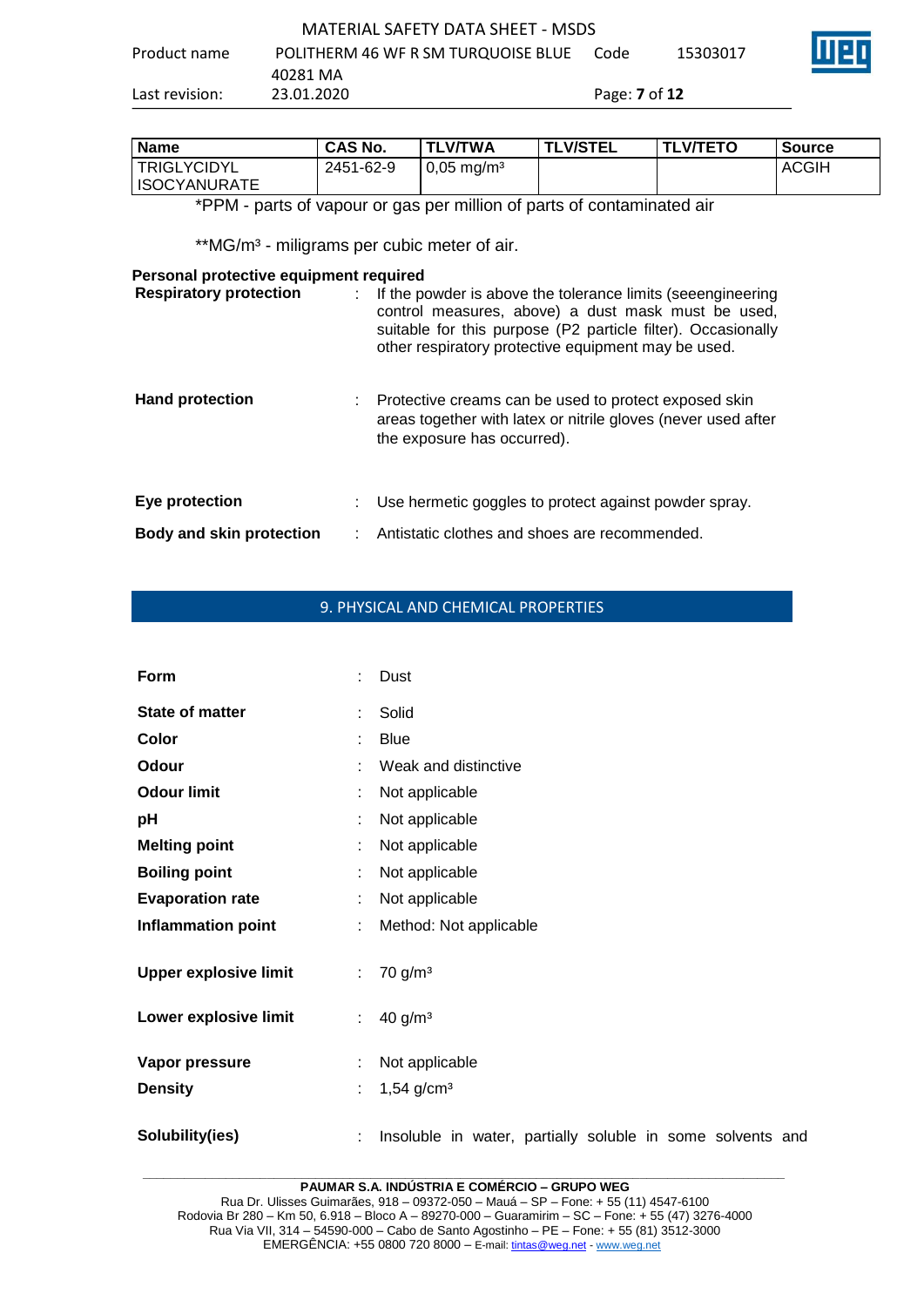| Product name                             |                        | POLITHERM 46 WF R SM TURQUOISE BLUE                                              | Code          | 15303017 |  |
|------------------------------------------|------------------------|----------------------------------------------------------------------------------|---------------|----------|--|
| Last revision:                           | 40281 MA<br>23.01.2020 |                                                                                  | Page: 8 of 12 |          |  |
|                                          |                        | thinners oxygen as acetone, ethyl acetate, methyl ethyl<br>ketone, among others. |               |          |  |
| N-octano /water partition<br>coefficient |                        | Not applicable                                                                   |               |          |  |
| <b>Auto flammability</b>                 |                        | 400 $\degree$ C                                                                  |               |          |  |
| Cinematic viscosity (25°C)               |                        | Not applicable                                                                   |               |          |  |
| Vapor density                            |                        | Not applicable                                                                   |               |          |  |
| Decomposition temperature :              |                        |                                                                                  |               |          |  |

# 10. STABILITY AND REACTIVITY

| <b>Reactivity</b>                              |   | Presents no reactivity at room temperature and under normal<br>conditions of use.                                                                                                                                                                                                                                                                                                                                                                                                                  |
|------------------------------------------------|---|----------------------------------------------------------------------------------------------------------------------------------------------------------------------------------------------------------------------------------------------------------------------------------------------------------------------------------------------------------------------------------------------------------------------------------------------------------------------------------------------------|
| <b>Chemical stability</b>                      |   | Stable at room temperature and under normal conditions of<br>use.                                                                                                                                                                                                                                                                                                                                                                                                                                  |
| <b>Possibility of dangerous</b><br>reactions   |   | Presents no reactivity at room temperature and under normal<br>conditions of use.<br>None when the product is stored, applied and processed<br>correctly. Otherwise, the mixture powder air mixture could<br>ignite.                                                                                                                                                                                                                                                                               |
| Need to add additives and<br><b>inhibitors</b> | ÷ | Not necessary.                                                                                                                                                                                                                                                                                                                                                                                                                                                                                     |
| <b>Conditions to avoid</b>                     |   | Extreme heat and open flame.                                                                                                                                                                                                                                                                                                                                                                                                                                                                       |
| Incompatible materials                         |   | Do not store with explosive materials, flammableand/or toxic<br>gases, oxidizing, corrosive substances, or materials that may<br>generate spontaneous combustion.                                                                                                                                                                                                                                                                                                                                  |
| Dangerous products of<br>decomposition         |   | High temperatures (above 300°C) could result in dangerous<br>products of decomposition, such as carbon dioxide and<br>smoke. Triglycidylisocyanurate can polymerize under the<br>effect of strong heat, exceeding 120°C for more than 12<br>hours, or under the influence of catalysts. Decompose when<br>burning, producing toxic fumes comprising nitrogen oxides.<br>Thawed rapidly reacts with primary and secondary amines,<br>carboxylic acids and anhydrides, thiols, phenols and alcohols. |

# 11. TOXICOLOGICAL INFORMATION

### **Components**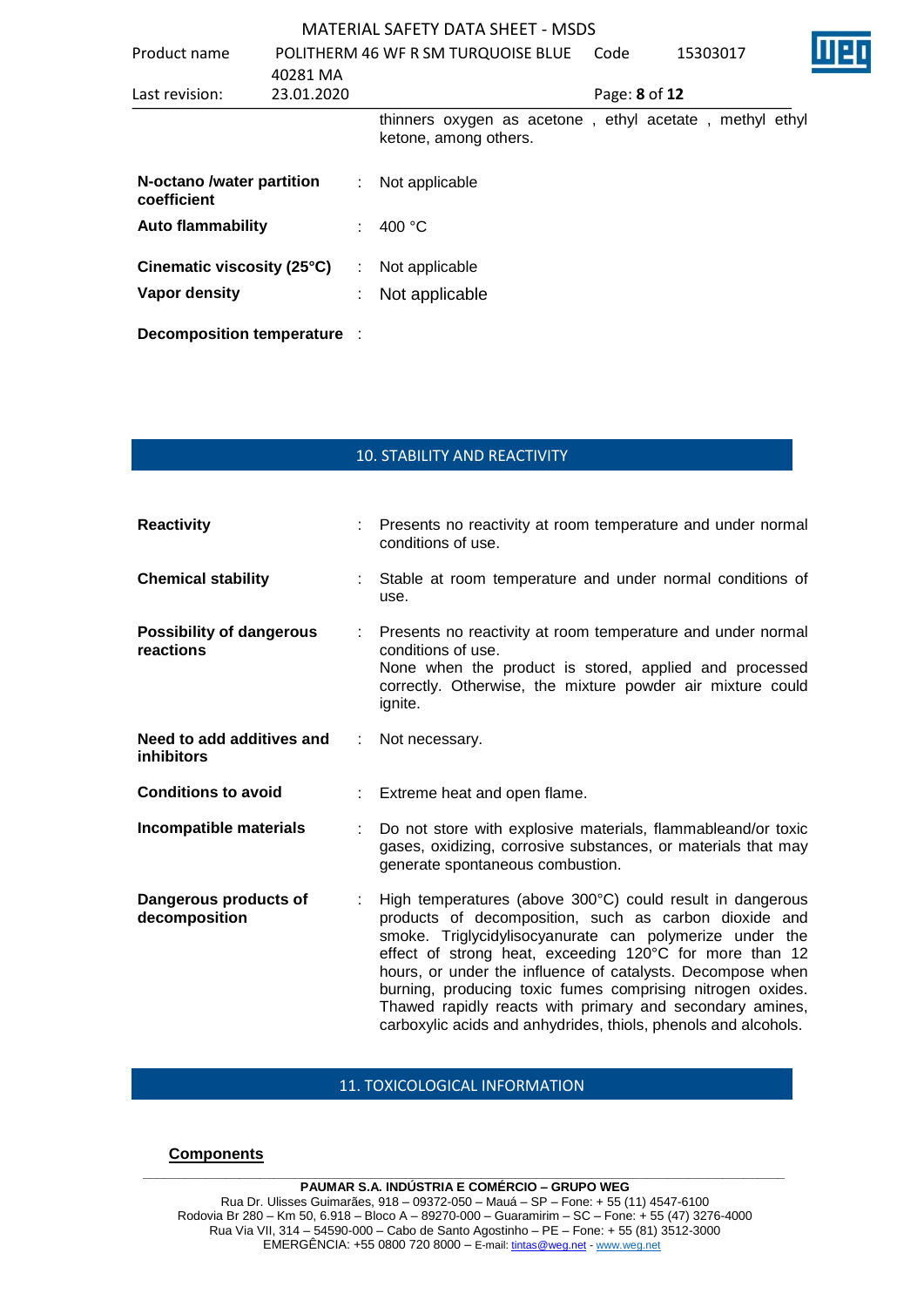|                                                               |                        |    | MATERIAL SAFETY DATA SHEET - MSDS                                                                                                                            |                       |                     |
|---------------------------------------------------------------|------------------------|----|--------------------------------------------------------------------------------------------------------------------------------------------------------------|-----------------------|---------------------|
| Product name                                                  |                        |    | POLITHERM 46 WF R SM TURQUOISE BLUE                                                                                                                          | Code                  | 15303017            |
| Last revision:                                                | 40281 MA<br>23.01.2020 |    |                                                                                                                                                              | Page: 9 of 12         |                     |
|                                                               |                        |    |                                                                                                                                                              |                       |                     |
| TRIGLYCIDYL ISOCYANURATE                                      |                        |    |                                                                                                                                                              |                       |                     |
| Acute toxicity by oral<br>use                                 |                        |    | : Test species<br><b>DL50</b><br><b>Observations</b>                                                                                                         |                       | Data not available. |
| Acute toxicity by<br>inhalation                               |                        |    | : Test species<br><b>DL50</b><br><b>Observations</b>                                                                                                         | Rat<br>$0,65$ mg/l    |                     |
| <b>Acute toxicity by</b><br>cutaneous use                     |                        |    | : Test species<br><b>DL50</b><br><b>Observations</b>                                                                                                         | Rabbit<br>2.000 mg/kg |                     |
| <b>Acute toxicity (other</b><br>methods of<br>administration) |                        |    | : Test species<br><b>DL50</b><br><b>LC50</b><br>Non-standard unit value                                                                                      |                       | Data not available. |
| <b>Corrosion/irritation of</b><br>skin                        |                        |    | : Data not available.                                                                                                                                        |                       |                     |
| Serious eye damage/eye<br>irritation                          |                        |    | Category 1                                                                                                                                                   |                       |                     |
| <b>Respiratory or dermal</b><br>sensitivity                   |                        | ÷. | Category 1                                                                                                                                                   |                       |                     |
| <b>Mutageneses</b>                                            |                        |    | Chemicals known to induce heritable mutations in human<br>germ cells.                                                                                        |                       |                     |
| Carcinogenicity                                               |                        |    | : Data not available.                                                                                                                                        |                       |                     |
| <b>Toxic effects for</b><br>reproduction                      |                        |    | Data not available.                                                                                                                                          |                       |                     |
| Specific target organ<br>toxicity (STOT) - single<br>exposure |                        |    | Data not available.                                                                                                                                          |                       |                     |
| Specific target organ<br>toxicity (STOT) - repeat<br>exposure |                        |    | : Substance based on evidence from studies in experimental<br>animals can probably present a potential to be harmful to<br>human health on repeated exposure |                       |                     |
| Aspiration hazard                                             |                        |    | : Data not available.                                                                                                                                        |                       |                     |

### **Acute toxicity**

Powder coatings are generally inert dusts . No data are available on acute toxicity for the product. Powder coatings can cause irritation located in the skin , especially in skin folds or use of tight clothes . People allergic or respiratory problems should not work in the powder application. Repeated or prolonged contact with the product may cause removal of natural fat from the skin , resulting in non allergic contact dermatitis and skin absorption . The product that comes into contact with the eyes can cause irritation.

### **Chronic toxicity**

On the skin , prolonged contact leads to degreasing , may cause fissures , dryness , dermatitis and eczema. The respiratory system may be affected by chronic bronchitis and decreased respiratory volume. Exposure of pregnant women to concentrations above the limit can present threat of abortion. In contact with eyes, do not rub , wash with running water for at the least 15 minutes.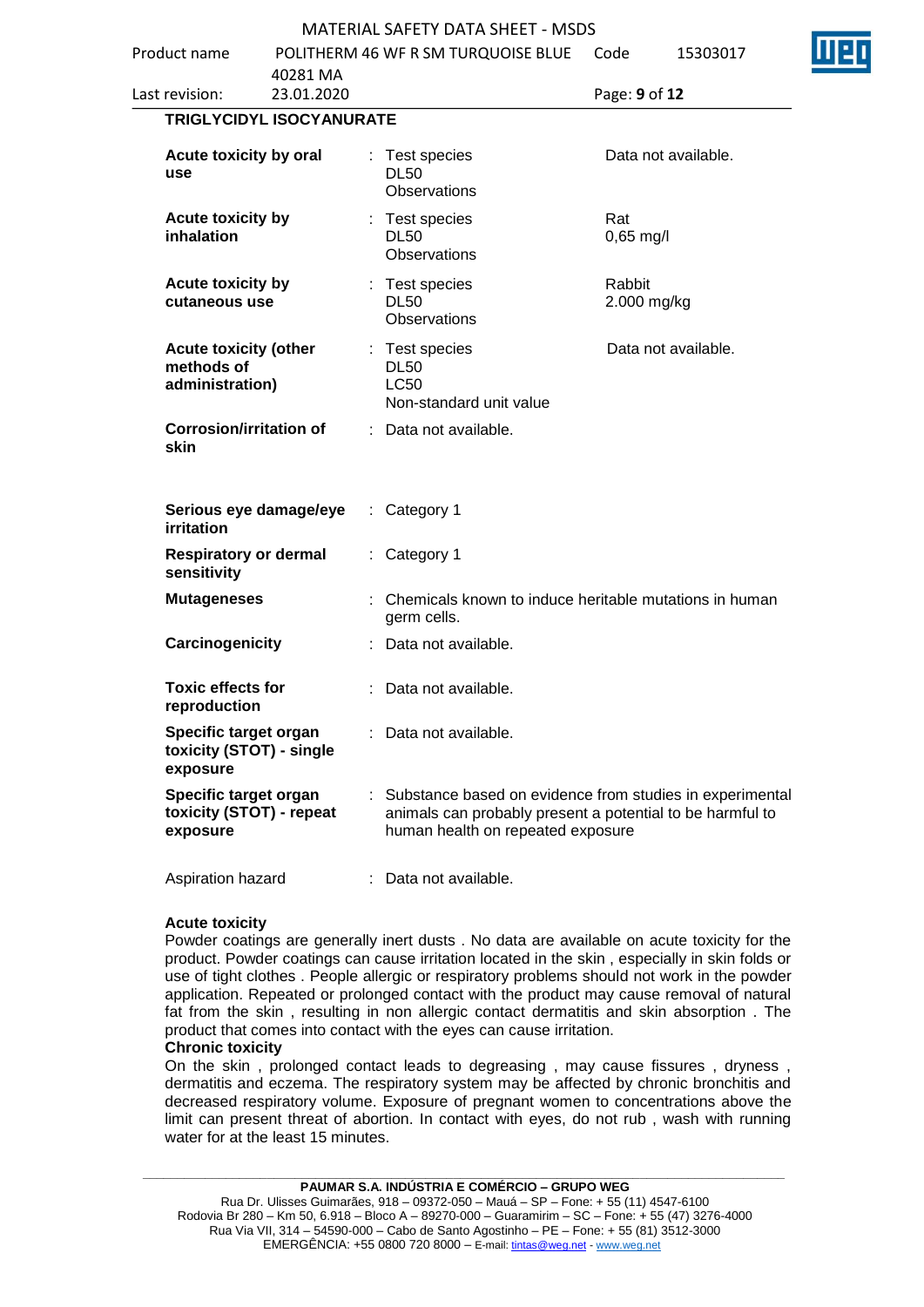

## 12. ECOLOGICAL INFORMATION

| Stability in soil                                  | ٠ | Data not available.                                                                     |
|----------------------------------------------------|---|-----------------------------------------------------------------------------------------|
| <b>Elimination of chemical</b><br>physical ability |   | Not considered potentially bioaccumulative.                                             |
| <b>Other toxicological</b><br>observations         |   | Data not available.                                                                     |
| <b>Ecotoxicity</b>                                 |   | Detrimental to the flora.<br>Detrimental to the fauna<br>Contaminates the ground water. |

### 13. DIOSPOSAL AND TREATMENT CONSIDERATIONS

| Recommended methods for final disposal |                                                                                                                                                                                                                                |
|----------------------------------------|--------------------------------------------------------------------------------------------------------------------------------------------------------------------------------------------------------------------------------|
| <b>Product</b>                         | : Class II Waste - Dispose of in industrial landfill or a facility<br>authorized for recycling in accordance with federal, state<br>or local regulations.                                                                      |
| Waste                                  | : Class II Waste - Dispose of in industrial landfill or a facility<br>authorized for recycling in accordance with federal, state<br>or local regulations.                                                                      |
| <b>Used packaging</b>                  | Clean packaging should be sent for recycling. Packaging with<br>class II waste should be disposed of in industrial landfill or a<br>facility authorized for recycling in accordance with federal,<br>state orlocal regulations |

## 14. TRANSPORTATION INFORMATION

### **fNational and international regulations**

Land : Not classified as a dangerous good under transport regulations.

- Shipping : Not classified as a dangerous good under transport regulations.
- Air transport : Not classified as a dangerous good under transport regulations.

**\_\_\_\_\_\_\_\_\_\_\_\_\_\_\_\_\_\_\_\_\_\_\_\_\_\_\_\_\_\_\_\_\_\_\_\_\_\_\_\_\_\_\_\_\_\_\_\_\_\_\_\_\_\_\_\_\_\_\_\_\_\_\_\_\_\_\_\_\_\_\_\_\_\_\_\_\_\_\_\_\_\_\_\_\_\_\_\_\_\_\_\_\_ PAUMAR S.A. INDÚSTRIA E COMÉRCIO – GRUPO WEG**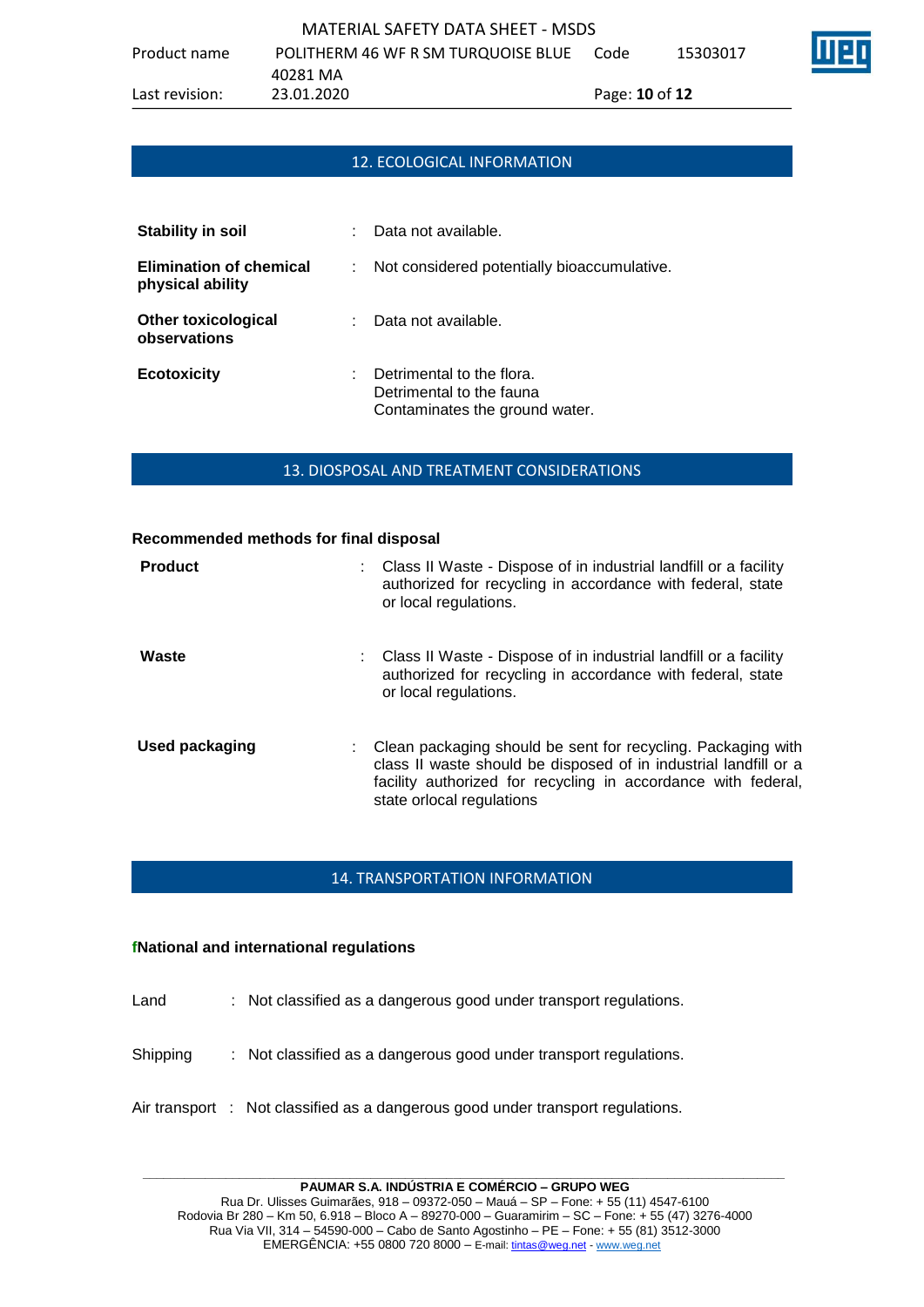## 15. REGULATORY INFORMATION

This MSDS (Material Safety Data Sheet) was generated according to the criteria of NBR 14725/2014. (Brazilian standard that defines the GHS).

| Specific Regulations for the<br><b>Chemical Product.</b> | Federal Decree No. 2657, July 3rd, 1998.                                      |
|----------------------------------------------------------|-------------------------------------------------------------------------------|
|                                                          | Ordinance No. 229, May 24th, 2011 - Changes to Regulatory<br>Standard No. 26. |
|                                                          | ABNT NBR 14725: 2014 - valid from 19/12/2014 -                                |
|                                                          | Amendment 1 (19/11/2014).                                                     |
|                                                          | Law No. 12305, August 2nd 2010 (Solid Waste National<br>Policy).              |
|                                                          | Decree No. 7404, December 23rd, 2010.                                         |
|                                                          | Resolution ANTT N° 5.232, December 14th 2016.                                 |

# 16. ADDITIONAL INFORMATION

### **Acronyms Used:**

**Legenda:**

| <b>CAS</b>      | <b>Chemical Abstract Service</b>                          |
|-----------------|-----------------------------------------------------------|
| VO              | <b>Organic Vapors</b>                                     |
| <b>NEC</b>      | National Eletrical code/Código Nacional de Eletricidade   |
| IEC:            | <b>International Eletrical Commision</b>                  |
| <b>ABNT</b>     | <b>Brazilian Association of Technical Standards</b>       |
| <b>ACGIH</b>    | American Conference of Governmental Industrial Hygienists |
| <b>TLV</b>      | <b>Threshold Limit Values</b>                             |
| <b>TLV/TWA</b>  | Time Weighted Average                                     |
| <b>TLV/STEL</b> | Short Term Exposure Limit                                 |
| TLC/C:          | Tolerance Limit - Ceiling Value                           |
| EPI:            | Individual Protective Equipment                           |
| <b>CA</b>       | Approval Certificate                                      |
| <b>PPRA</b>     | <b>Environmental Risk Prevention Program</b>              |
| <b>NR</b>       | <b>Regulatory Standard</b>                                |
| <b>NFPA</b>     | <b>National Fire Protection Agency</b>                    |
| mmHg            | Millimeters of mercury - pressure unit                    |

### **\_\_\_\_\_\_\_\_\_\_\_\_\_\_\_\_\_\_\_\_\_\_\_\_\_\_\_\_\_\_\_\_\_\_\_\_\_\_\_\_\_\_\_\_\_\_\_\_\_\_\_\_\_\_\_\_\_\_\_\_\_\_\_\_\_\_\_\_\_\_\_\_\_\_\_\_\_\_\_\_\_\_\_\_\_\_\_\_\_\_\_\_\_ PAUMAR S.A. INDÚSTRIA E COMÉRCIO – GRUPO WEG**